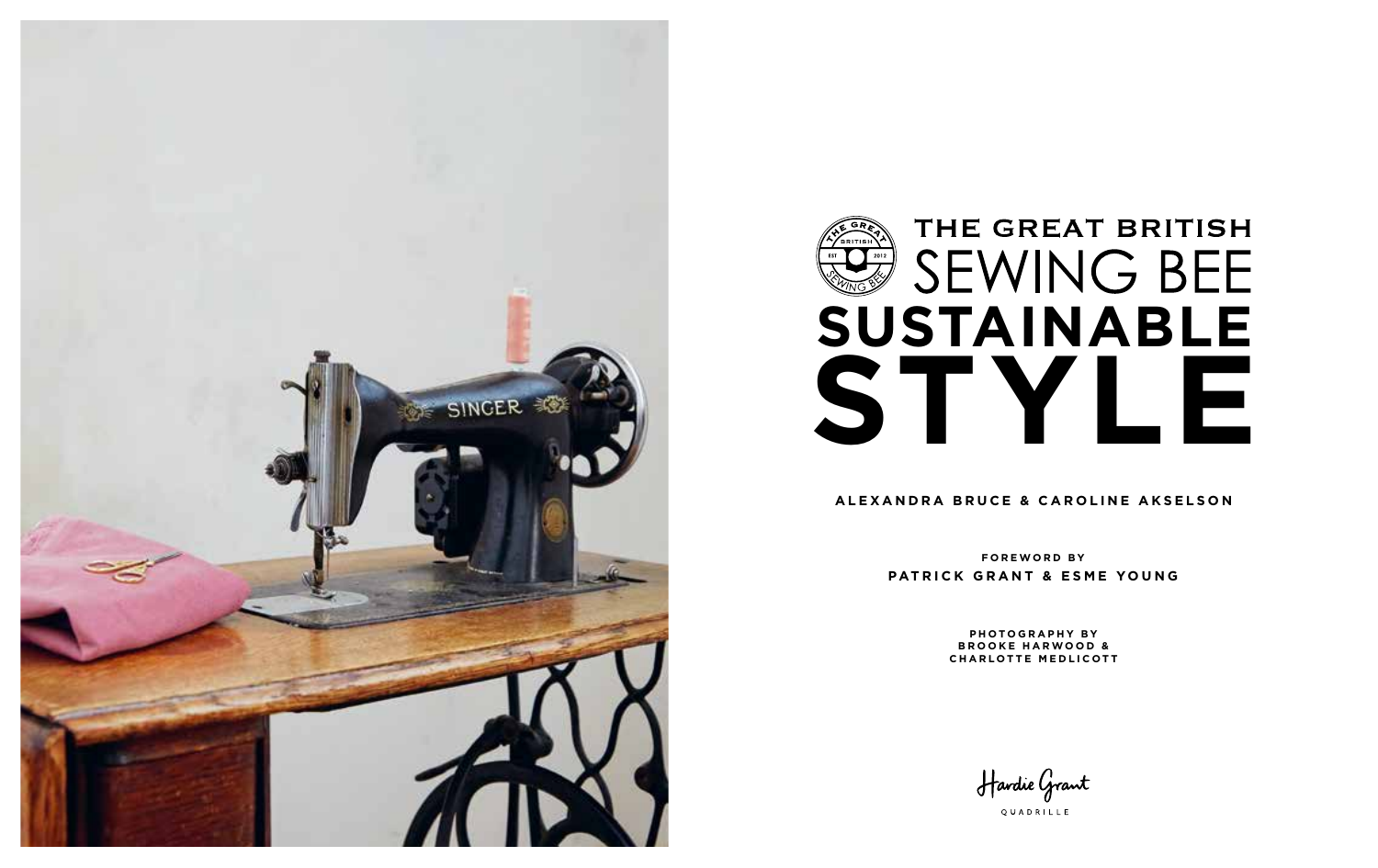





# Contents

| 6            | Foreword by Patrick Grant & Esme Young | 128        |  |  |
|--------------|----------------------------------------|------------|--|--|
| 8            | Introduction                           | 140        |  |  |
| 10           | How to Use this Book                   | 142        |  |  |
| 14           | Sewing Kit                             |            |  |  |
| 20           | Getting Started                        | 144        |  |  |
| 30           | Sizing                                 | 154        |  |  |
| 38           | Fabrics                                | 156        |  |  |
| 44           | Sustainable Sewing                     | 158        |  |  |
| THE PROJECTS |                                        |            |  |  |
| 50           | Pussybow Blouse                        | 172        |  |  |
| 62           | Sleep Set                              | 174        |  |  |
| 72           | Variation: Romper                      | 186        |  |  |
| 74           | Midi Wrap Skirt                        | 188        |  |  |
| 82           | Variation: Mini Scrap Skirt            | 190        |  |  |
| 84           | What to Do with Offcuts                | 192        |  |  |
| 86           | Transformation: Denim Apron            | 202        |  |  |
| 88           | <b>Summer Dress</b>                    | 204        |  |  |
| 98           | Variation: Blouse                      | 216        |  |  |
| 100          | Transformation: Pressing Ham           | 218        |  |  |
| 102          | Carnaby Coat                           |            |  |  |
| 112          | Variation: Collarless Coat             | 222<br>223 |  |  |
| 114          | <b>Wiggle Dress</b>                    |            |  |  |
| 126          | Transformation: Scraps Jacket          |            |  |  |

- Flared Trousers Variation: Straight-legged Trousers Transformation: Pinafore Skirt
- Maxi Dress
- Variation: Midi Dress
- Laundry & Dry Cleaning
- Transformation: Dress Bag
- Jumpsuit
- Variation: Cropped Jumpsuit
- Linen Jacket
- Recycle & Re-Use Clothing
- Transformation: Women's Blouse
- Natural Dyes
- Halterneck Dress
- Transformation: Tablecloth Dress
- Bomber Jacket
- Variation: Cropped Bomber Jacket
- Mending: Darning & Patching

Index

Acknowledgements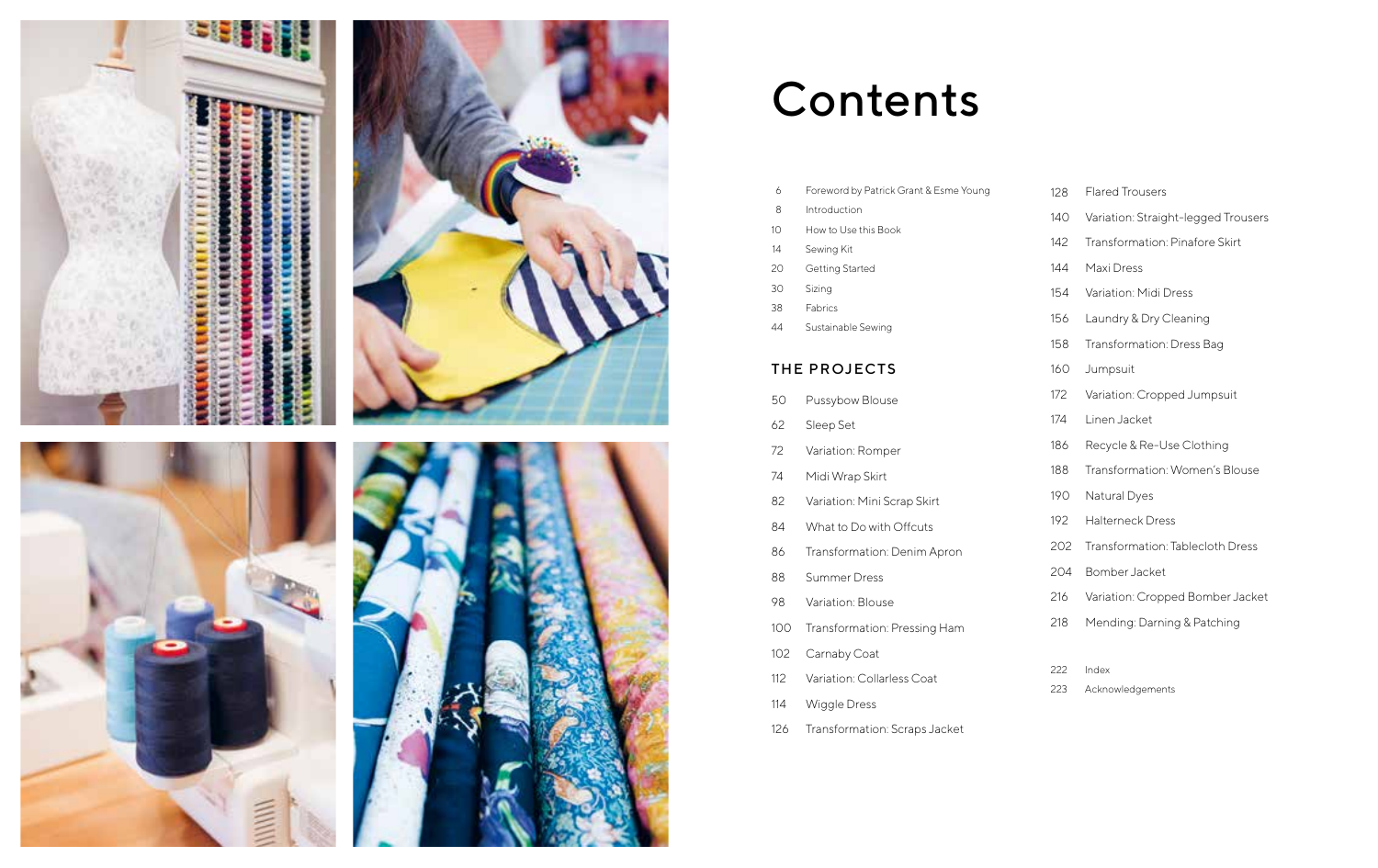## FOREWORD BY

# Esme Young

## FOREWORD BY

# Patrick Grant

Even though I've spent my working life in the fashion industry, I never cease to be amazed by the contestants on The Great British Sewing Bee. They epitomize everything I love about sewing – great technical skills, tremendous creativity, a love of beautiful fabrics and a willingness to learn from and share their ideas with others. They are amateurs in the truest sense of the word – people who love what they do and who put their hearts and souls into their creations – and I think that's what resonates with the viewing public.

The Great British Sewing Bee is also a testament to the huge renaissance in sewing in recent years. Once seen by many people as something that you only did if you couldn't afford to buy ready-made clothes, sewing is now viewed as an empowering and creative craft. Master a few basic techniques and you can not only make clothes that fit you perfectly but also create totally individual garments that express your personality and style.

Hand in hand with this is a growing awareness of the importance of sustainability in fashion. People are turning away from the 'throw away' culture of fast fashion that's prevailed for so long. Instead, they're looking for clothes that will last and that will have a minimal effect on the environment, whether that's in the way the fabric is produced or by refashioning 'pre-loved' garments into something new and exciting.

The Great British Sewing Bee has embraced this philosophy wholeheartedly. For me, one of the highlights of the series has always been the 90-minute transformation challenges – and boy, have we given our contestants some weird and wonderful challenges over the years! I relish their inventiveness and the way their individual styles shine through, even when they're up against the most severe of time constraints. So, in addition to a wide range of projects, from a simple wrap skirt to a '50s-style tea dress, or a versatile jumpsuit to a man's linen jacket, this book also includes a number of 'transformations' that turn battered old

jeans or vintage household linens into new garments or accessories. I hope that, like the challenges on the television series, they'll encourage you to repurpose items from your wardrobe, or even search out secondhand treasures online or in charity shops, in order to give new life to items that might otherwise be destined for landfill.



So whether you're an experienced sewer or completely new to this wonderful craft, I hope you'll find both inspiration and a host of useful tips and techniques in this latest addition to the Sewing Bee canon.

I have in my wardrobe many pieces of clothing that are over half a century old – jackets from my grandfather, overcoats from my godfather, and various suits that I inherited from my father, including a dinner suit that dates back to 1935. They are special to me. Use and the passage of time have only increased their value. They have been made malleable and been moulded by use, while wear and the odd repair have added character to their once uniform appearance – all of which, in my eyes, only serves to increase their beauty. Their very fibres are infused with the history of the places they have been and the events at which they have been worn.

Every piece of clothing deserves to be cherished; worn, repaired, passed on and eventually recycled. A century ago we'd have paid a week's wages for a dress and worn it for years. When an item of clothing was worn out, the precious textile would have been reclaimed and something new would have been made from it, and the cycle would have started all over again. And it wasn't just clothing that we cherished: anything that was made from textiles, from bed linen to curtains, was treated with respect. Repurposing was commonplace. Everything we owned was valued.

But today, when it's more important than ever that we slow down our consumption, the amount of clothing that we buy and throw away has never been greater. Rampant consumption tied to ever-lower prices means that we are fast depleting the earth's natural resources and our industrial activities are polluting our planet on a scale never seen before. A great many of the people who labour to create our clothes are treated with a lack of human decency.

But we can all choose to act differently. As individuals we have the power to encourage and enact positive change.



If you watch The Great British Sewing Bee, then it's likely that you know more about textiles and clothing than the average person. You are very well placed to be an actor in this change. Make the simple decision to slow down your consumption, buy fewer but better pieces, invest in clothes made from the best natural fabrics, made by people paid a fair wage. Repair your clothes, learn to love a darn and a patch, alter them, pass them on. And when they wear out, take that precious fabric and make something new from it.

Waste nothing. Value everything.

I sincerely hope that this book can inspire you, and give you practical help in achieving this aim.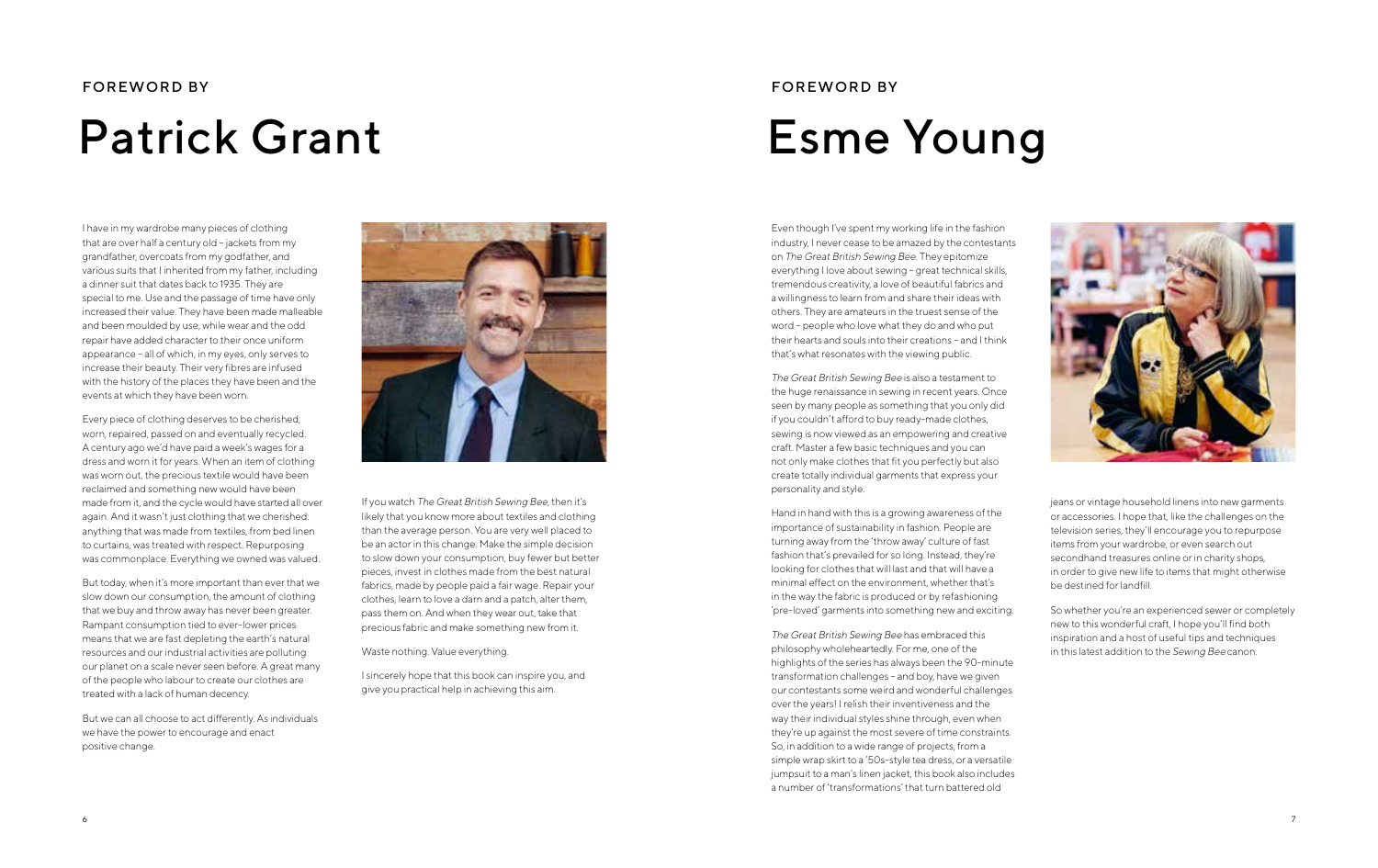









# Introduction

Since the first season of The Great British Sewing Bee, the individual, solitary activity of sewing has turned into a hobby that connects our sewing nooks all over the world. The show, and also the rise of visibility of sewing on social media, has done great things to promote sewing. The Great British Sewing Bee brought sewing back into the spotlight as a hobby for everyone and dusted off the image it had in previous years. When someone tells you, 'I love your dress', you can now proudly respond, 'thank you, I made it'.

This book is aimed at confident home sewers. We will assume you have basic skills and will not go through the basic techniques, although you will find information on more advanced or specialist techniques, such as shirring and inserting a fly zip, where necessary. It contains 20 full-size garment patterns, some of which you may be familiar with from the television series and some of which are brand new. All are classic, timeless designs. Several can be adapted so that you can make different garments from the same pattern: you can make the top half of the summer dress on page 88 as a blouse, for example, or sew the sleep set (page 62) as an all-in-one romper. We've also created the patterns in a wider range of sizes than most sewing books – UK sizes 8 to 22 for women, and 34 to 44 for men – and on page 30, you will find details of how to alter the patterns to create a perfect fit.

At a time when people are increasingly aware of the impact their actions have on the environment, it's crucial that sustainability is entwined with your sewing. Caring more for the garments we make, and those we already own, is a small step we can take towards a more considered wardrobe.

Throughout the book there are lots of tips and tricks that you can introduce to make your sewing more sustainable, whether that's by choosing fabric produced in an environmentally friendly way, using offcuts to minimise waste, re-using buttons, zips and other haberdashery items from clothes that really are too far gone to save, or even the way you launder your clothes. Amongst the projects, we've also included a number of quick-and-easy transformations that will hopefully inspire you to recycle garments and even household linen that you already own.

Sewing has become a popular pastime for people of all ages, wanting to create something with their hands, desiring to sew what they can't find in the shops, or interested in making sure they know where something comes from. We want to have creative control of what we make and, most of all, we sew to suit our bodies and our individual personalities, rather than what society or trends tell us we should wear. With the rise of fast fashion and 'throw-away' culture, makers of today are concerned more than ever with the ethics of fashion, wanting to make stylish clothes that will last and be cherished.

Throughout the book you will find different techniques for the same thing (such as setting in one-piece sleeves in two ways) and more specialist insights (such as a detailed look at button stands). We would like to encourage you to try these different techniques, as there are many ways to get the same result, so that you can judge for yourself which techniques are suitable in which circumstances, or simply which ones you prefer!









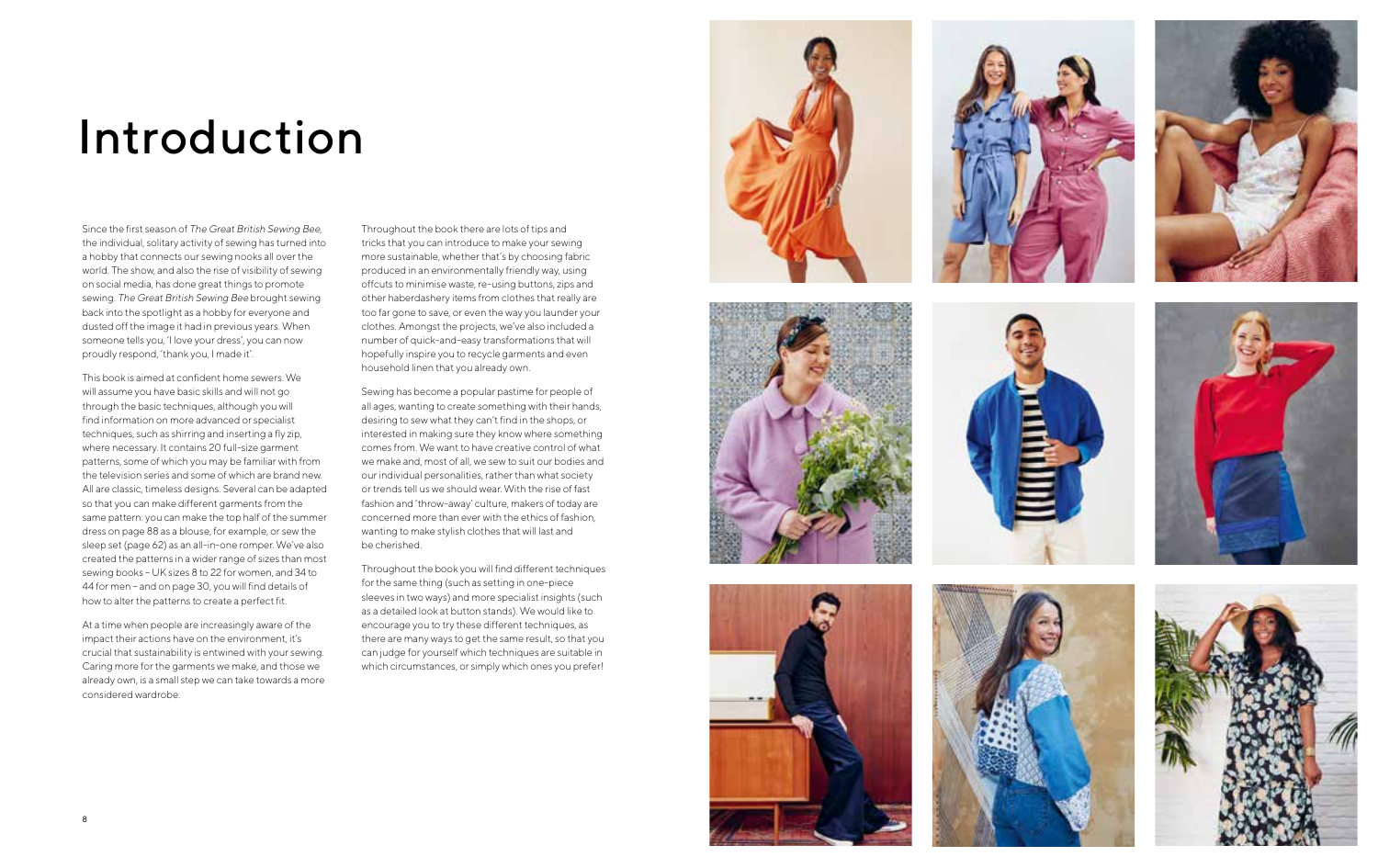## PATTERNS TO ACCOMPANY THE BOOK

# How to use this book

This book comes with 20 full-scale patterns nested in multiple sizes on pattern sheets. The women's patterns come in sizes UK 8–22 and the men's patterns in UK 34–44. In addition, every pattern can be downloaded as a PDF at hardiegrant.com/uk/ quadrille/sustainable-style for you to print at home or at a copy shop.

The pattern pieces are layered on top of each other ready for tracing. Trace them onto dressmaker's tracing paper, making sure you follow the lines for your size, then cut out following the instructions on page 30. You may find that your actual body measurements fall between two pattern sizes; turn to page 32 for information on how to 'grade' patterns between sizes.

The majority of our patterns come with additional cutting lines for different sleeve, skirt and trouser lengths, providing you with more choice when sewing your wardrobe. You will also find information on adjusting patterns to fit your body shape on pages 32–37.

## TOP TIP

In the step-by-step illustrations accompanying the projects, the right of the fabric is shown as a dark tone and the wrong side as a light tone.

## LAY PLANS

The lay plans included in this book indicate how each project should be cut out – where the grain line on the pattern should be placed, whether pieces should be cut on the fold or not. Although fabrics comes in widths ranging from 115 to 150 cm/45 to 60 in. (see page 47), wider widths are generally best for dressmaking. However, where the pattern pieces will comfortably fit on fabric that is 115 cm (45 in.) wide, we've included lay plans for two fabric widths. Lay plans are designed to help you cut the fabric in the most economical way possible, to minimise wastage. We have provided the lay plans for the patterns to be cut on the fold, to give you an estimate of how much fabric you need; however, it's worth noting that cutting on the fold isn't always the most economical: cutting all pieces on a single layer of fabric can sometimes save you fabric.

Check each lay plan when pinning your pattern pieces to your fabric.

The majority of the projects in this book are to be cut with the fabric folded in half right side to right side, with the selvedges together. This is so that, when you cut out your pattern pieces, you have two perfectly matching pieces. It also ensures that any pattern markings are on the inside of your garment.

Occasionally you are required to cut the fabric flat, and not on the fold. This is the case when a pattern piece is wider than the folded fabric. This is shown in the lay plan if applicable.

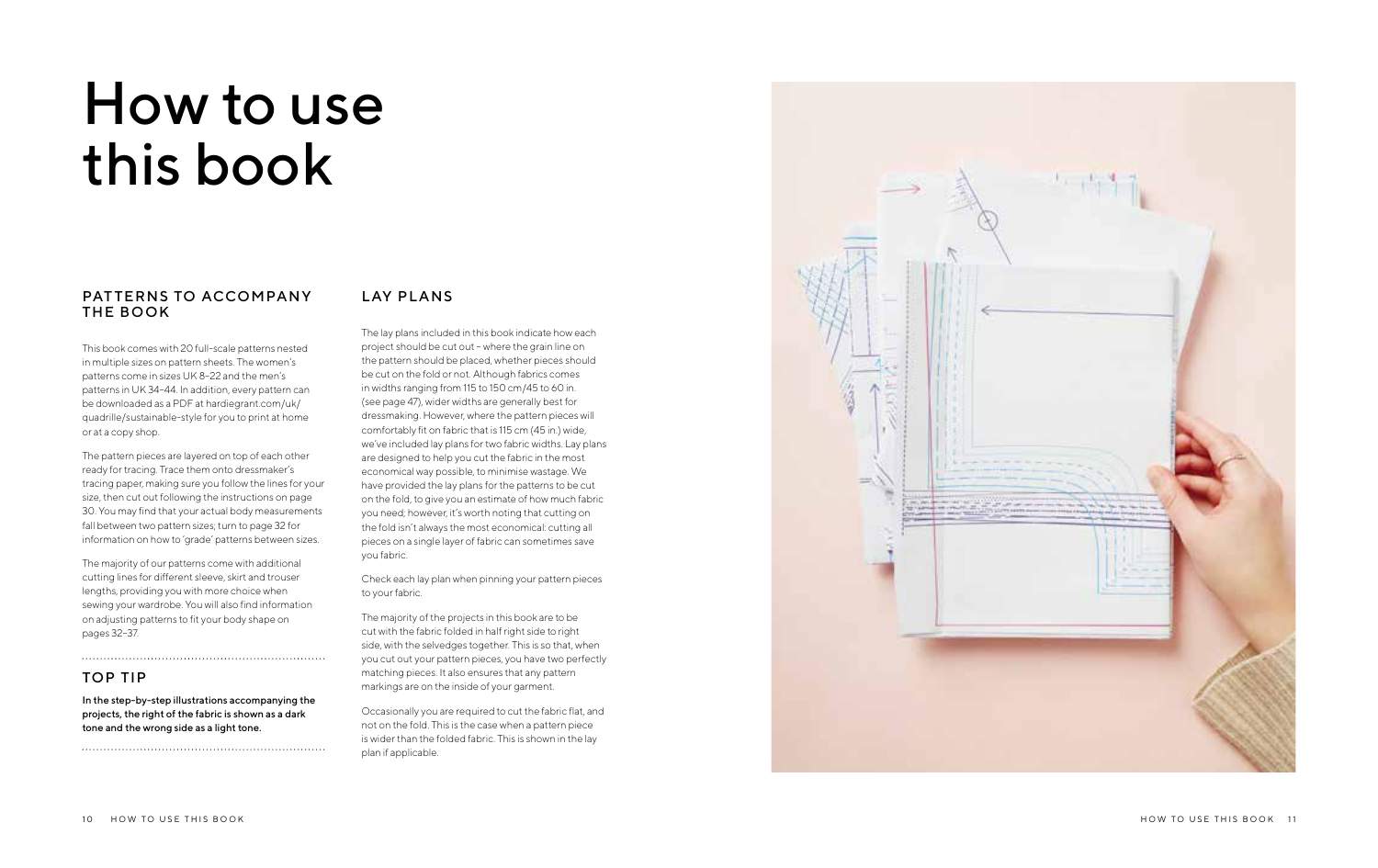#### Darts

Are shown as V-shaped lines extending from the cutting line into the garment. To sew, match the two lines of the V, folding the fabric with right sides together, and stitch along the line from the widest point to the tip. Darts shape fabric to fit over body contours.



#### Parallel lines with circles and an arrow line at the bottom

These lines indicate the position of tucks and pleats. One line is the fold line, the other the placement line. The arrowhead indicates which direction to take the fold. To make pleats, fold the fabric from the fold line to the placement line, then press. Tack across the top of the pleats to hold them in place.

# DIFFICULTY LEVELS

Each project in this book is given a difficulty level – beginners, intermediate or advanced. If you are a beginner, we recommend that you start with a project such as the Sleep Set (page 62) or the Midi Wrap Skirt (page 74).

## PATTERN MARKINGS AND **TERMINOLOGY**

The pattern sheets included with the book are marked with indications such as how many of each piece you need to cut out for your project, bust darts, waist darts, grain lines and notches.

Once you learn what each symbol or lines means, you will find dressmaking so much easier. When you have cut out your fabric pieces, but before you remove the paper patterns, you will need to transfer the markings to your fabric – see page 23.

#### General information

Each pattern piece includes the pattern number, sizes on that particular piece, what the piece is (e.g. FRONT), and simple cutting directions such as, 'CUT 2 FABRIC, CUT 1 INTERFACING'.



#### Grain line arrows

Usually these will have arrowheads at one or both ends. These lines are pinned parallel to the selvedge to ensure the pattern piece is correctly angled and cut out.



#### Angled grain line

'Place to fold' lines have a right-angled arrowhead at either end to indicate that the pattern piece should be put on the fold of fabric.



### Notches

These are short, straight lines on the cutting line extending into the seam allowance. They are used to match up seams, fronts to backs, sleeves to armholes. Cut these notches outwards from the cutting line and into the seam allowance, so that you don't cut inside of where the finished seam will be.

#### Lengthen or shorten lines

These are two parallel lines that indicate where the pattern can be made longer or shorter without distorting the garment shape.

## Solid lines within the pattern

These indicate buttonhole positions and may also indicate the location of bust line, waist line and hip line.

## $\bigcap$   $\bigcirc$   $\bullet$   $\bullet$

## Circles

These are used to mark the ends of openings such as zips, or the end of stitch lines such as gathers. They also mark placement of details such as darts, tabs, belt loops and pockets.

# $+$

## Cross

This symbol can mark the point of a dart, highlight the start and end of a particular feature such as a smocking line, or indicate the centre of a button.

 $\sim\sim\sim$ 

## Zigzag line

This line shows where to gather.

|                                                        | 8  |  |  |  |  |
|--------------------------------------------------------|----|--|--|--|--|
|                                                        | 10 |  |  |  |  |
|                                                        | 12 |  |  |  |  |
| $\overline{\phantom{0}}$                               | 14 |  |  |  |  |
| . — .<br>$\overline{\phantom{a}}$                      | 16 |  |  |  |  |
| .,<br>j                                                | 18 |  |  |  |  |
|                                                        | 20 |  |  |  |  |
|                                                        | 22 |  |  |  |  |
| Men's sizing                                           |    |  |  |  |  |
|                                                        | 34 |  |  |  |  |
| $\bullet$                                              | 36 |  |  |  |  |
|                                                        | 38 |  |  |  |  |
| $\overline{\phantom{a}}$ .<br>$\overline{\phantom{0}}$ | 40 |  |  |  |  |
|                                                        | 42 |  |  |  |  |
|                                                        | 44 |  |  |  |  |

#### Women's sizing

#### Cutting lines

The outside lines on the pattern pieces are the cutting lines. Different sizes have different line types such as solid, dotted or dashed, which are also numbered by size. In some areas the lines merge, so it is advisable to go over your size line with a coloured pencil before tracing.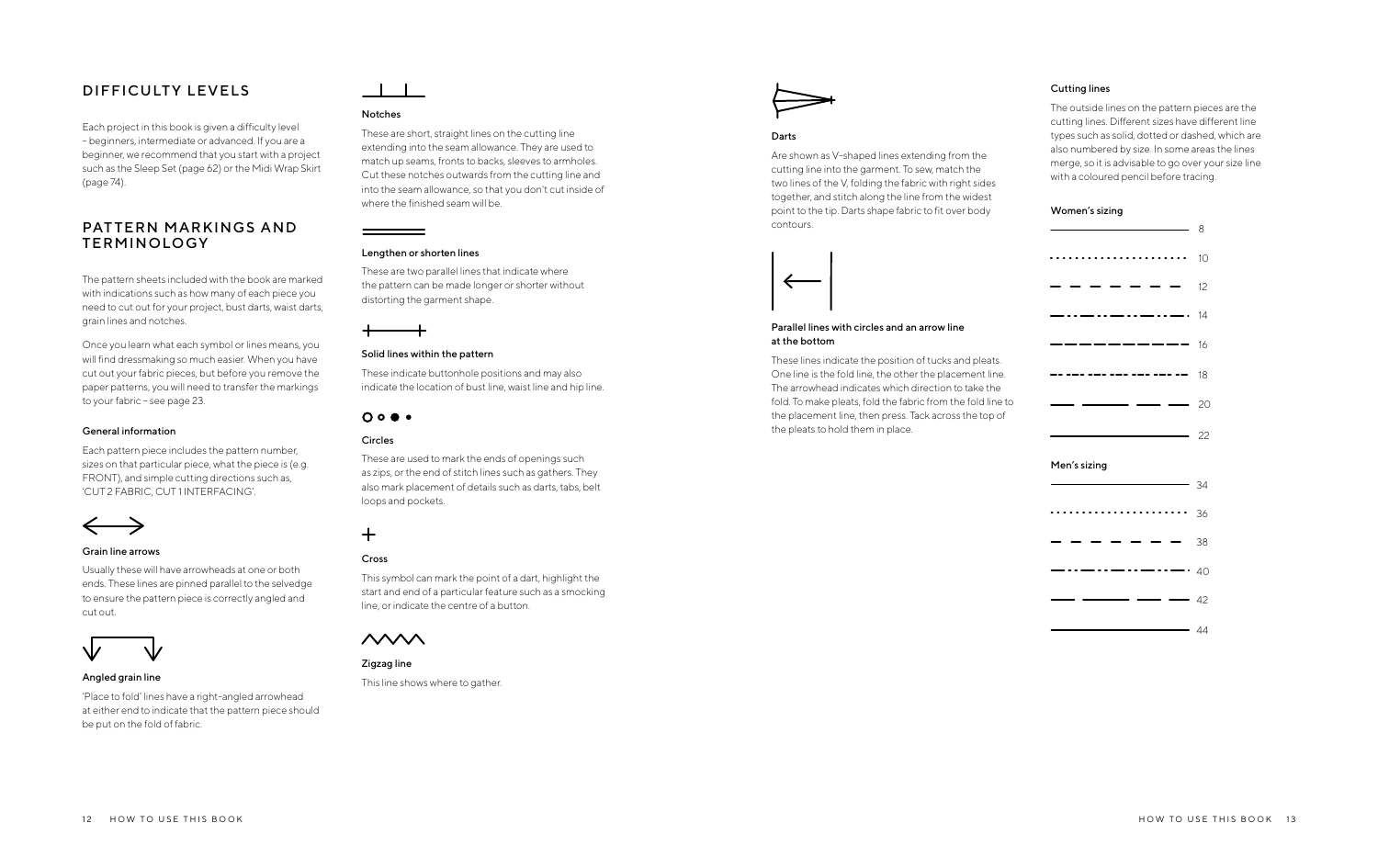# Sewing kit

Sewing is a wonderful activity that requires lots of different tools. The tools you need depends on what kind of sewing you end up doing: a small set of tools will be sufficient if you are mending and repairing only, whereas dressmaking from scratch will require significantly more. There are many varieties of most tools, so don't be tempted to buy everything at once because you may not like all of them or end up using them. After a while you will know what you like and you will have established your own basic kit. If you are doing a technique that requires a specialist tool but you don't think you would get enough use out of it in the future, see if you can borrow it from someone rather than buying your own for a single occasion.

# Basic sewing kit

These are what we consider to be the essential tools for dressmaking. There are other, more specialist pieces of kit available and, if a project requires a piece of equipment that's not mentioned below, we've listed it separately in the project instructions.

## MEASURING TOOLS

Careful measuring is essential at every stage. In fact, the saying goes 'measure twice, cut once'!

#### Tape measure

Used to measure yourself as well as your sewing projects, this is one of the most essential items in your sewing kit. A tape measure becomes less accurate over time as it stretches, so it's a good idea to replace it every once in a while.

#### French curve and/or pattern master

A French curve, which is a ruler with a curved end as well as a straight edge, is used for drafting sewing patterns and adapting printed sewing patterns, particularly for grading in between sizes or trueing pattern lines. A pattern master is extremely useful if you draft your own patterns, as it has everything you need for pattern making in one tool.

#### Seam allowance gauge

This little contraption will help you achieve perfectly even hems and seams. It's like a mini ruler with specific measurements that you can use to achieve an even seam allowance, a neat hem, or perfectly positioned buttonholes.

## MARKING TOOLS

You will need a selection of marking tools to transfer marks from patterns to fabric. There is a large variety available, and it's very much a matter of personal preference as to which ones to use.

#### Tailor's chalk or dressmaker's chalk pencils

This is the traditional choice, as the marks can be easily brushed out. Both chalk slabs and pencils come in a range of colours (white, blue, yellow), so choose the one that will show up best on your fabric.

#### Air- and water-soluble pens

Marks made with an air-soluble pen simply disappear after a while. Water-soluble pens are a more recent innovation and have the advantage that the marks cannot be brushed off accidentally. Please note that these will only be useful on projects that will be washed.

#### Dressmaker's carbon paper and tracing wheel

Dressmaker's carbon paper comes in a variety of colours and is used to transfer pattern outlines and indications such as darts, pleats and notches onto fabric. It is used in conjunction with a tracing wheel; you can get very spiky wheels, medium wheels and wheels with no spikes at all.

CUTTING TOOLS

Sharp cutting tools are essential – not only will they produce neater lines, but they will also be gentler on your hands. Look after your scissors. Blunt scissors don't achieve clean cutting lines, so make sure to sharpen them if they have reached that stage. You can have this done for you or purchase a scissor sharpener.

Dressmaking shears

A pair of good-quality dressmaking shears will last you for years if you take care of them. Use dressmaking shears that are at least 20 cm (8 in.) long for cutting out your dressmaking projects. Have your scissors

sharpened once a year.

Snips

A pair of snips, or embroidery scissors, is great for cutting loose thread ends, so keep them next to you

as you sew.

Rotary cutter

This tool is great for cutting out fabrics that are trickier to handle, such as very fine fabrics and stretch fabrics, as you don't have to disturb the fabric once you have laid it out. Make sure your blade is sharp. You can get different sizes of blades depending on whether you are doing lots of curved lines (you will need a smaller blade) or straighter lines (you'll need a bigger blade). Always use a rotary cutter on a self-healing cutting mat.

### Paper scissors

Keep a separate pair of scissors for cutting out your paper patterns. Never, ever use your dressmaking shears on paper, as they will blunt.

#### Pinking shears

Pinking shears were a traditional cutting tool and often used for neatening seam allowances. However, they are not very practical: once they go blunt, you cannot sharpen them.

# PINS AND WEIGHTS

To stop your pattern pieces from slipping out of position as you cut them out, you need to secure them to the fabric.

### Dressmaking pins

Good-quality pins are a must. You have a choice of glass-headed pins, regular pins, plastic-headed pins and even novelty pins. Be sure to replace your pins when they become blunt or start to snag your fabrics.

### TOP TIP

Opt for glass-headed pins rather than plasticheaded pins. Not only are they a more sustainable choice, but they don't melt if you iron over them.

#### Pin magnet

A modern alternative to a pincushion, a pin magnet makes it easy to gather up loose pins from the floor and your work desk.

## Pattern weights

Pattern weights hold down your fabric and pattern, and are a quicker and easier solution than pinning. They are great to use on delicate fabrics such as silk if you want to avoid pin marks and they work well with stretch fabrics such as jerseys if you are using a rotary cutter to cut out. Weights are not suitable if you are going to use scissors.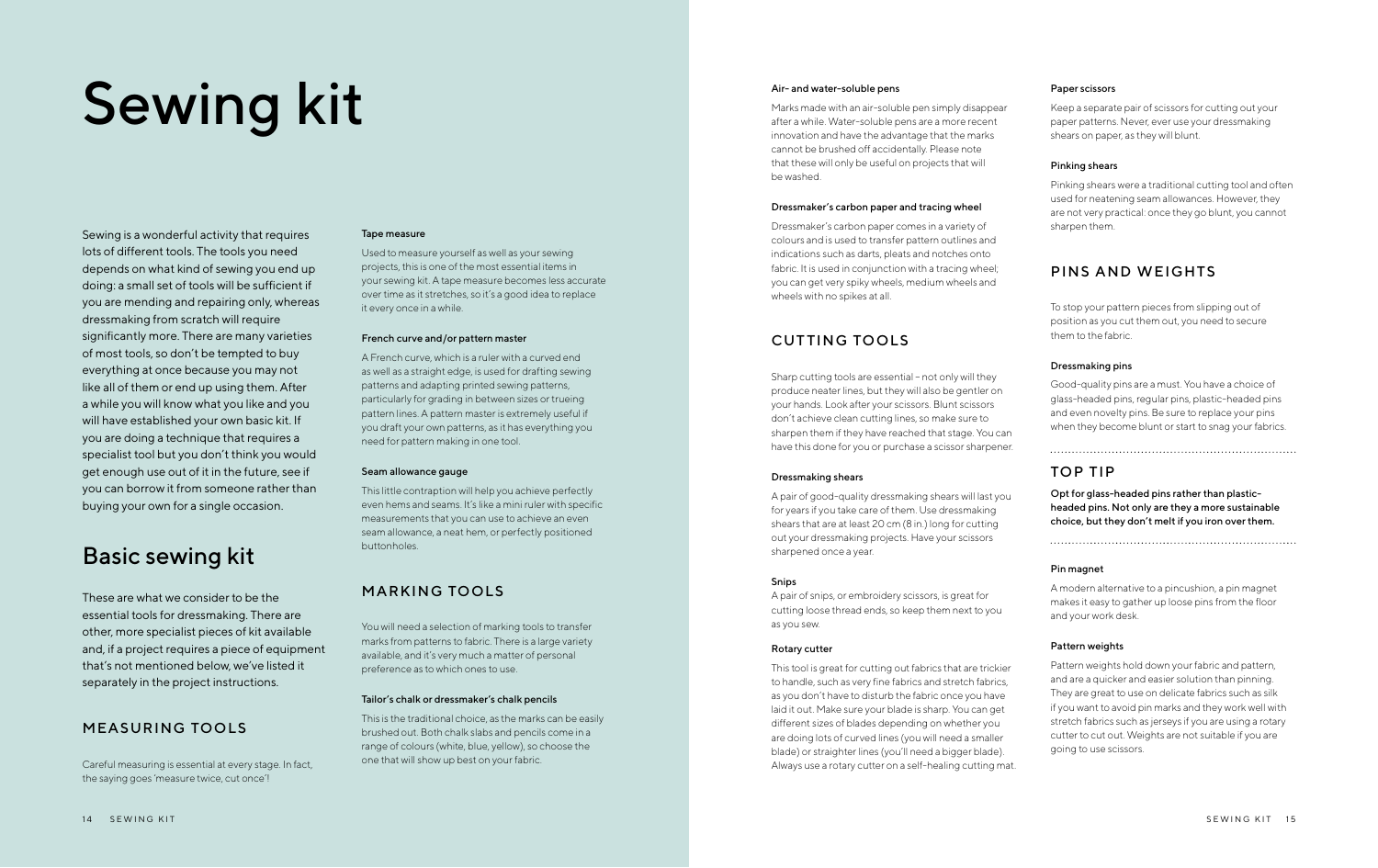

## SEWING EQUIPMENT

It goes without saying that you'll need a sewing machine. They range from simple models that do little more than straight and zigzag stitch and maybe an automatic buttonhole, to elaborate machines with lots of fancy embroidery stitches. The projects in this book can all be made with a relatively simple machine, although there are a few essential accessories.

Show your sewing machine some love by regularly getting rid of any fluff or thread caught up inside the machine and by oiling the internal parts surrounding the bobbin. With experience you will be able to hear when the machine is dry and needs some oil, but it's best to not let it get that far. A new machine will typically come with a small bottle of machine oil and after that has finished you can easily buy some more. Make sure you run some scrap fabric through the machine after you have oiled it to catch any excess oil before you start on a new project.

America needle size

#### Sewing machine needles

There are many different types and sizes of sewing machine needles you will need in your sewing kit. The chart on the right will will help you choose the right size of sewing machine needle for your fabric. Needles for domestic sewing machines are universal, meaning they will fit any sewing machine brand. You will need different kinds of needles for industrial sewing machines, and also different needles for overlockers. In addition to the different sizes of needles in the chart, you might also need to use a ballpoint needle for stretch fabrics, a twin needle for decorative topstitching or finishing hems on knit fabrics, and a topstitching needle.

## TOP TIP

Be sure to change your sewing machine needle regularly. It simply gets blunt after a while and won't stitch as neatly.

| American<br>needle<br>size | European<br>needle<br>size | Fabric<br>weight  | Fabric<br>types                                     |
|----------------------------|----------------------------|-------------------|-----------------------------------------------------|
| 8                          | 60                         | Very fine         | Fine silk, chiffon,<br>organza, voile,<br>fine lace |
| 9                          | 65                         | Very fine         | Fine silk, chiffon,<br>organza, voile,<br>fine lace |
| 10                         | 70                         | Very fine         | Fine silk, chiffon,<br>organza, voile,<br>fine lace |
| 11                         | 75                         | Lightweight       | Cotton voile, silk,<br>muslin, spandex,<br>Lycra    |
| 12                         | 80                         | Standard          | Cotton, synthetics,<br>spandex, Lycra               |
| 14                         | 90                         | Medium-<br>weight | Denim, corduroy,<br>multiple layers                 |
| 16                         | 100                        | Heavy-<br>weight  | Heavy denim,<br>heavy corduroy,<br>leather          |
| 18                         | 110                        | Very heavy        | Upholstery fabric,<br>leather                       |
| 20                         | 120                        | Extra heavy       | Heavy upholstery<br>fabric, thick<br>leather, vinyl |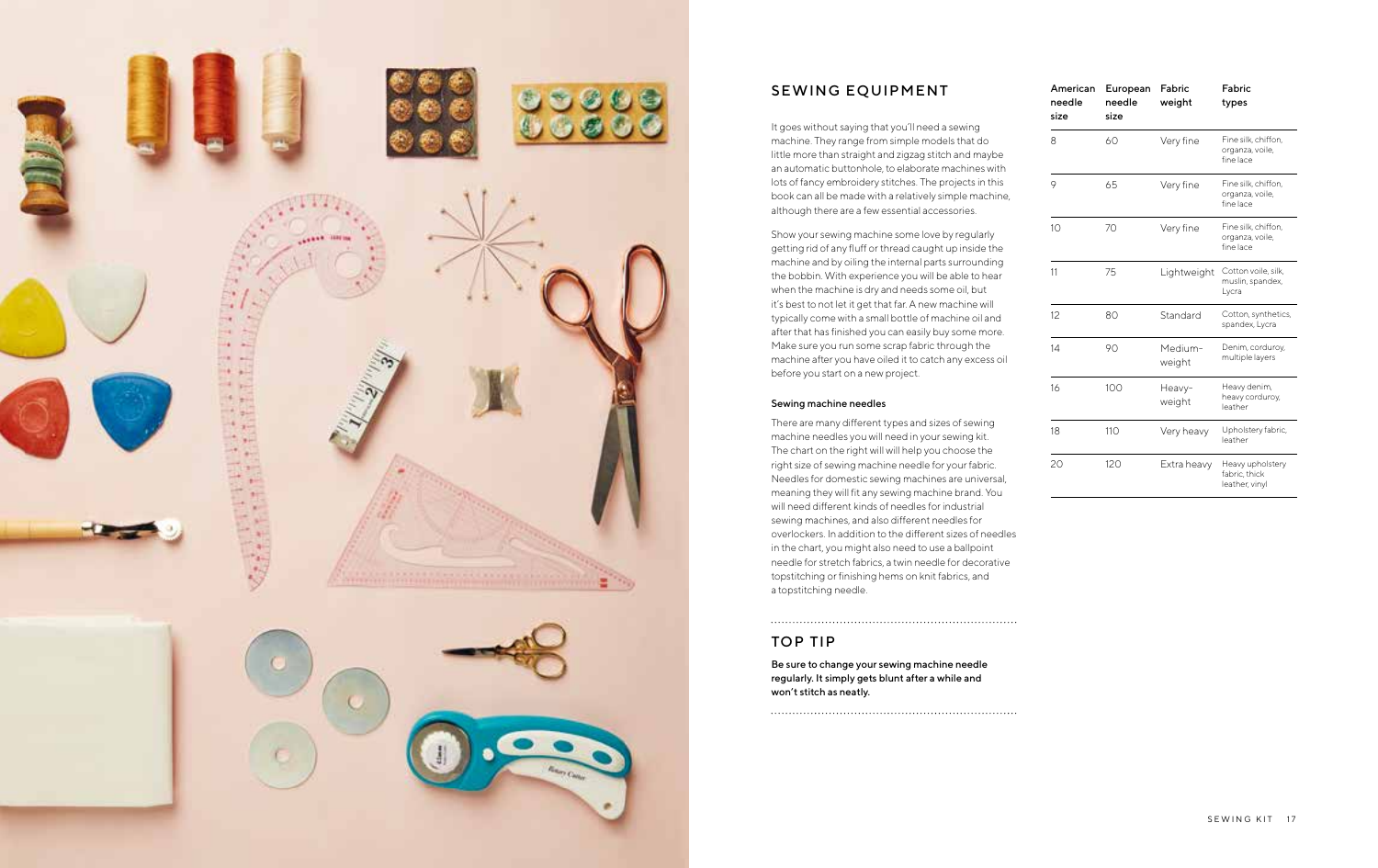#### Sewing machine feet

Your sewing machine most likely came with all the sewing machine feet you will need. These are the feet we recommend you start with:

- º Regular foot
- º Invisible zip foot
- º Zip foot
- º Gathering foot
- º Buttonhole foot
- º Walking foot

#### **Overlocker**

An overlocker is used to finish and trim the seams of your garment, giving them a neat finish that also prevents the fabric from unravelling. A three-thread overlocker is used for neatening seam allowances, whereas jersey fabrics and sportswear should be sewn on a four-thread overlocker for extra strength. However, an overlocker isn't essential; you can also neaten seams on your sewing machine using zigzag stitch (see page 26).

## HAND SEWING EQUIPMENT

Although there isn't a lot of hand sewing in the projects in this book, you will need to do some hemming by hand, as well as sew on buttons and other fastenings or decorations. And when it comes to sustainable sewing, where you want to repair or customise existing garments, basic hand sewing skills are extremely useful.

#### Hand sewing needles

You will need a variety of hand sewing needles in your sewing kit. Sharps and betweens are the most commonly used ones. Sharps are universal hand sewing needles, whereas the shorter betweens are preferred by quilters and crafters. Slim embroidery needles are great for all kinds of hand sewing, as they have a slightly bigger eye. Avoid very short needles for dressmaking, as they are less practical.

#### Steam iron

A good iron with a steam button is essential for sewing: pressing in between each step, and getting crisp seams and darts, will give your makes a professional finish. Always test a swatch of your fabric with the iron to make sure you have the correct heat setting. If in doubt, use a pressing cloth – a piece of folded cotton in between your iron and your material that protects your fabric from direct contact with the iron. This is particularly good for very lightweight fabrics, laces and silks, as direct contact with the hot iron can distort the delicate fibres.

# TOP TIP

Turn off your iron between sewing stages in order to save energy.

#### Tailor's ham

Pressing your garment on a tailor's ham makes it easier to press open curved seams such as sleeves, collars, armholes, French seams and waistbands.

There's a tutorial on how to make your very own tailor's ham using fabric scraps on page 100.

## **THREAD**

Use a good-quality thread while sewing, as poorquality thread has a tendency to snap when used on a sewing machine. Remember that an overlocker requires finer thread than a sewing machine, whereas overlocker thread on a sewing machine is far too thin.

You can chose from polyester, silk, cotton, organic cotton and recycled thread made from 100% recycled plastic bottles. As a rule, polyester thread is stronger, so we fully recommend you try the recycled polyester threads. You can match the thread type to the fibre used in your fabric, such as cotton thread for a cotton fabric, but as a general rule of thumb you should match the thickness of your thread to the thickness of your fabric's fibres. As an example, lightweight silk is made of very fine fibres and polyester is actually the finest thread. Silk thread would be too thick on lightweight silk and would interrupt the fibres too much to be able to pass through.

#### These are the needles most useful for dressmaking:

- º Sharps these are medium-length needles and the most popular for general hand sewing.
- º Betweens these needles are shorter and are useful for quilting.
- º Embroidery/crewel needles these have a longer eye, which makes them very handy for hand sewing with double or quadruple thread, such as fastenings.
- º Darning needles these are generally longer, blunter needles with long eyes, used for darning but also for basting fabrics together.
- º Self-threading needle if you have difficulty threading your hand sewing needle, these ones will be your new friends.

## TOP TIP

Cut a length of thread, fold it in half and put the two tails through the eye of your needle. This way you can start your stitch without a knot (you sew through the loop of your first stitch instead), so it's much stronger.

#### Thimble

A thimble is essential for hand sewing to protect your hands. Wear the thimble on your middle finger and use it to push the back of the needle through the fabric to get a swift hand sewing motion. You can get thimbles with closed tops or open tops (tailoring style). Which one you pick is down to personal preference.

## PRESSING EQUIPMENT

Pressing (as opposed to ironing) is essential at every stage of the dressmaking process in order to achieve a neat, professional-looking finish. Whereas ironing is the process of making a material crease free, pressing is done to ensure that all constructional seams and elements are lying flat throughout the making process, to ensure a neater finish.

## TOP TIP

When looking for a thread to match your fabric colour, unwind some of the thread and lay it on top of the fabric to double check the match, as the thread looks more intense in colour when it's wrapped on

the spool.

OTHER USEFUL EQUIPMENT

Below are some other useful accessories for your sewing kit that don't fit into a particular category. The unpicker will be particularly useful, regardless of your sewing experience: we all make mistakes and even the most experienced maker will need one of these close by.

## Bamboo pointer

This amazing tool is used for creating crisp corners when you turn pieces such as collars or cuffs inside out. Really old-fashioned ones were made of bone and most modern ones are made of wood. These are great to use, as the point is blunt: using a pencil or small scissors will potentially poke a hole.

### Pattern paper/tracing paper

These are required for tracing the patterns included in the book and for creating your own sewing patterns. You can choose from the classic dot-and-cross and gridded pattern papers, which help place the pattern on the grain of the fabric, or a plain tracing paper, which is easier to see through.

#### Quick unpick

A quick unpick, also called a seam ripper or an unpicker, is a small claw-like tool used to unpick stitching as well as to open buttonholes.